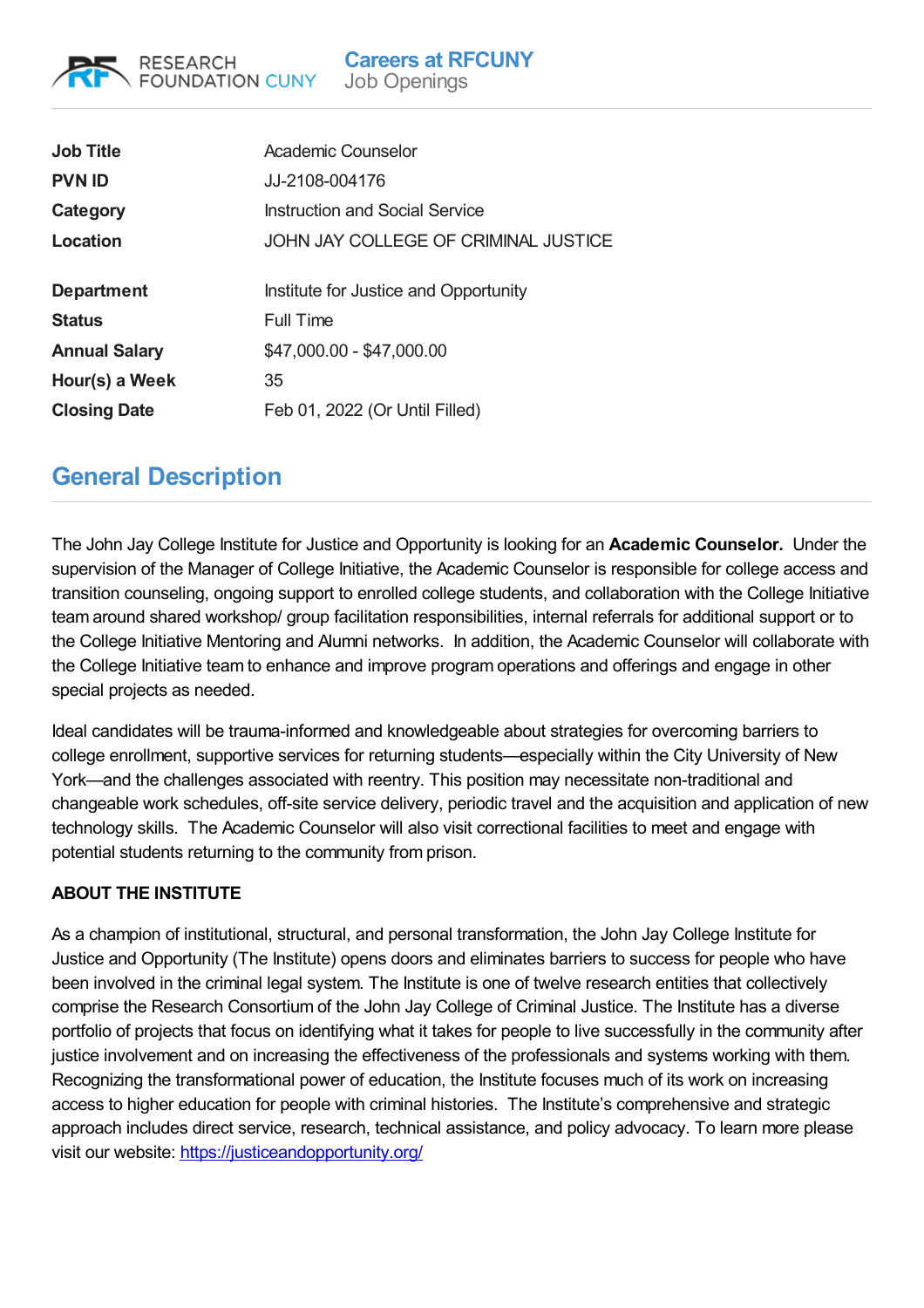## **Other Duties**

- Provide trauma-informed academic counseling and support services to an active caseload of up to 65 students.
- Deliver one-on-one and small group counseling to assist students in navigating the critical steps towards enrollment in college including recovering necessary documents / transcripts, providing guidance on college choice, and assisting with college and financial aid applications.
	- Conduct college readiness assessments and make appropriate referrals for internal, campus and community-based supports, and resources to support students in reaching their educational goals.
- Assist students in navigating barriers to enrollment including becoming financial aid eligible and developing a timeline for applications and enrollment.
- Advocate for students with collateral partners/organizations/ agencies to promote and support their interests and rights.
- Participate and present at case conferences and supervision meetings to ensure the delivery of holistic and coordinated services and supports across units.
- Develop workshop content for students that address common issues/questions in higher education.
- Facilitate workshops and orientations as needed, both in-person and virtually.
- Document all work with students into a database, daily.
- Work with team to regularly review relevant program data to assess trends and improve outcomes.
- Participate in weekly Academic Counseling meetings.
- Participate in leadership opportunities and training to enhance professional development and growth.
- Manage additional projects that will support student engagement and opportunity (e.g., coordinate newsletter or contribute to resource guide or manage outreach, etc.).
- Participate in agency-wide committees and professional development opportunties.

## **Qualifications**

- Demonstrated ability to respond calmly and thoughtfully to emergencies and to develop solutions in partnership with students and relevant stakeholders.
- Ability to work independently and collaboratively in a demanding and complex work environment, to carry out complex assignments in a timely manner and to adapt to changing situations and priorities.
- Demonstrated organizational skills and ability to advance multiple projects at once.
- Demonstrated commitment to anti-racism and social justice.
- Demonstrated commitment to delivering trauma-informed services.
- Bilingual abilities are a plus (Spanish).
- Knowledge of Motivational Interviewing a plus.

Candidates with lived experience are strongly encouraged to apply. Please send cover letter and resume.

*At the Institute, we are committed to providing an environment of mutual respect where equal employment opportunities are available to all applicants and teammates without regard to race, color, religion, sex, pregnancy (including childbirth, lactation and related medical conditions), national origin, age, physical and mental disability, marital status, sexual orientation, gender identity, gender expression, genetic information (including characteristics and testing), military and veteran status, and any other characteristic protected by applicable law. The Institute believes that diversity and inclusion among our teammates is critical to our*